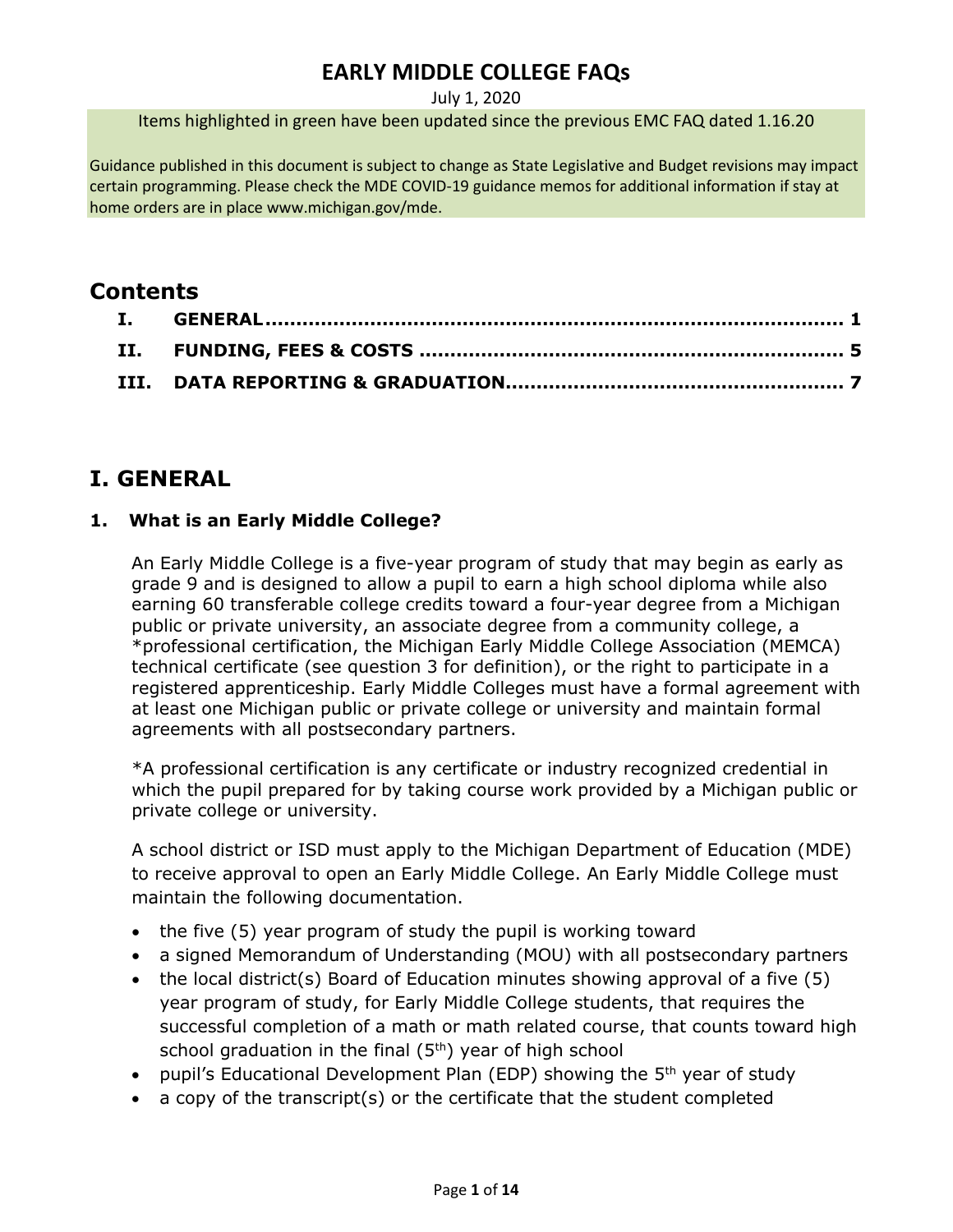July 1, 2020

Items highlighted in green have been updated since the previous EMC FAQ dated 1.16.20

Guidance published in this document is subject to change as State Legislative and Budget revisions may impact certain programming. Please check the MDE COVID-19 guidance memos for additional information if stay at home orders are in place www.michigan.gov/mde.

## **2. What should be included on the five-year program of study?**

The program of study should:

- clearly show the student the courses to be taken each of the five years and the number of college credits that will be earned
- include all Michigan Merit Curriculum requirements with the fifth-year math/math related course clearly identified
- include the name of the institution, and the degree or certificate
- include Career & College readiness course(s)

## **3. What is the MEMCA Technical Certificate?**

The MEMCA Certificate provides verification among MDE, the school district, and the higher education partner that the graduate has successfully completed each of the following:

- a) The State of Michigan high school graduation requirements.
- b) A member school's MEMCA approved College Readiness Curriculum.
- c) A minimum of 15 transferable college credit hours (non-remedial courses).

AND one of the following options:

- 100 hours of verified community service
- A minimum of 40 hours of verified career exploration, internship, job shadowing, or clinical experience
- A combination of the two that equals 70+ hours

MDE therefore accepts these students as early college graduates from their approved Early Middle Colleges.

### **4. What is the process/timeline for getting approval of the MEMCA certificate?**

The MEMCA's Leadership Council approves Career and College Readiness curricula four times each year (April, May, October, and November). Typically, approvals are issued for Early Middle Colleges one year before the school's first graduating class.

The Early Middle College must be in their second year of operation and attend a Cluster II workshop to learn about the requirements necessary for earning the right to confer the MEMCA certificate.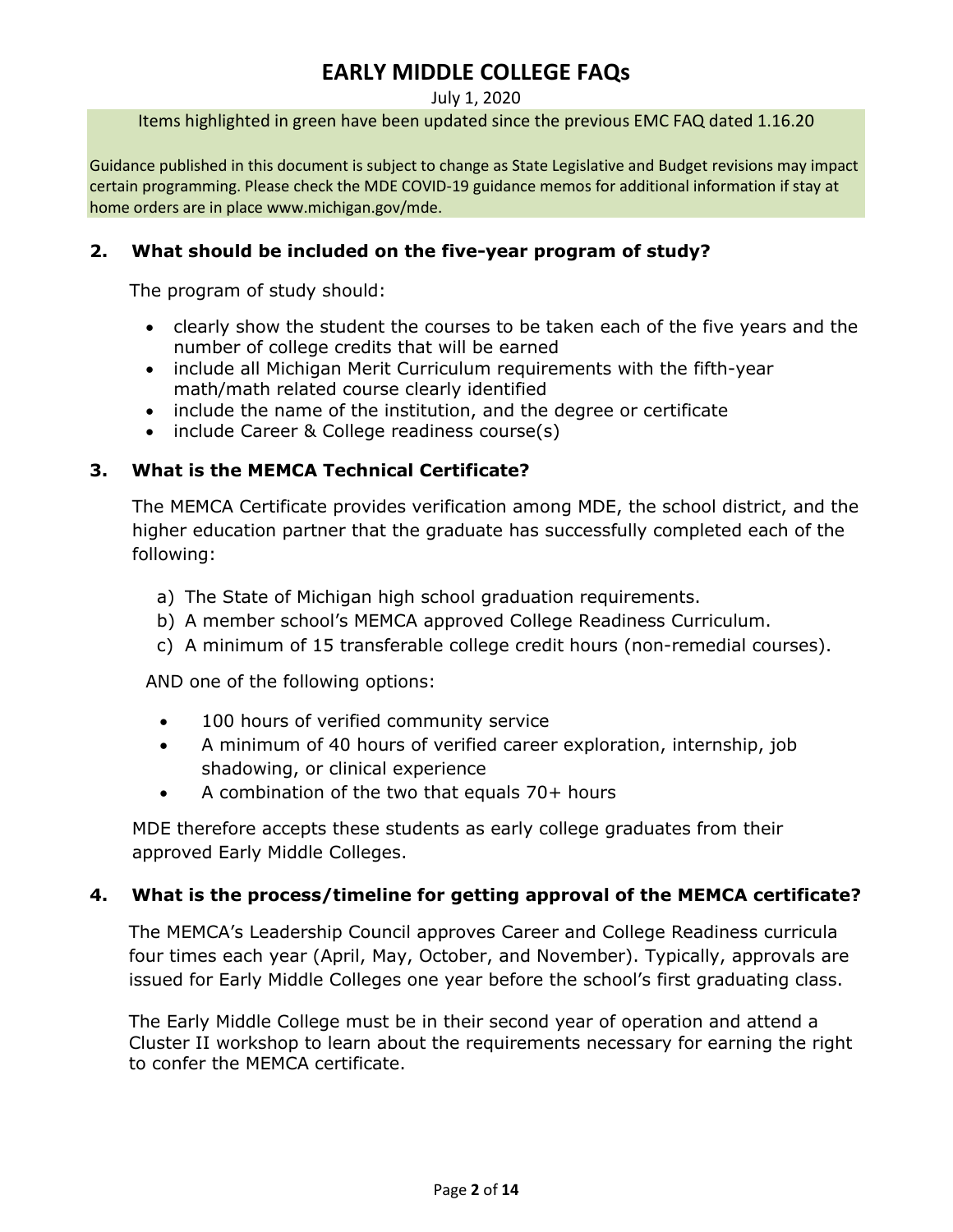#### July 1, 2020

Items highlighted in green have been updated since the previous EMC FAQ dated 1.16.20

Guidance published in this document is subject to change as State Legislative and Budget revisions may impact certain programming. Please check the MDE COVID-19 guidance memos for additional information if stay at home orders are in place www.michigan.gov/mde.

### **5. Is Dual Enrollment the same as enrollment in an Early Middle College?**

Dual Enrollment courses are available to all students who meet eligibility requirements as outlined in the MDE's [Dual Enrollment FAQ](http://www.michigan.gov/dualenrollment) found at www.michigan.gov/dualenrollment. Students meeting eligibility requirements can enroll in up to 10 postsecondary courses under the Postsecondary Enrollment Options Act (PA 160 of 1996) and the Career and Technical Preparation Act (PA 258 of 2000). The Dual Enrollment laws do not alone prescribe a specific course of study but allow for certain types of courses to be taken when eligibility requirements are met.

In contrast, Early Middle Colleges are structured programs that use the flexibility with the Dual Enrollment laws to provide a specific and deliberately designed course of study that includes wrap-around student support services.

## 6. **Is there a simple definition to explain the difference between "Early" vs. "Middle?"**

In Michigan there are no substantive differences between an "early" or "middle" college, hence the terms are used interchangeably. Michigan Early Middle Colleges embed the national middle college design principles and purpose, while requiring dual enrollment in a five-year model.

## **7. What is the difference between an Early Middle College High School and a Program?**

An early middle college high school means a stand-alone public high school, where 100% of the pupils are enrolled as EMC pupils.

An early middle college program is a high school program designed to serve less than 100% of the high school population.

An early middle college consortium program is comprised of multiple school districts with one coordinating agency.

### **8. What is an Enhanced Dual Enrollment System (EDES)?**

An "EDES" is a high school instructional model that allows the student to earn 12 college credits by the end of their traditional twelfth grade year (12  $\times$  12). It is intended to be a precursor to opening a full scale 5-year Early Middle College.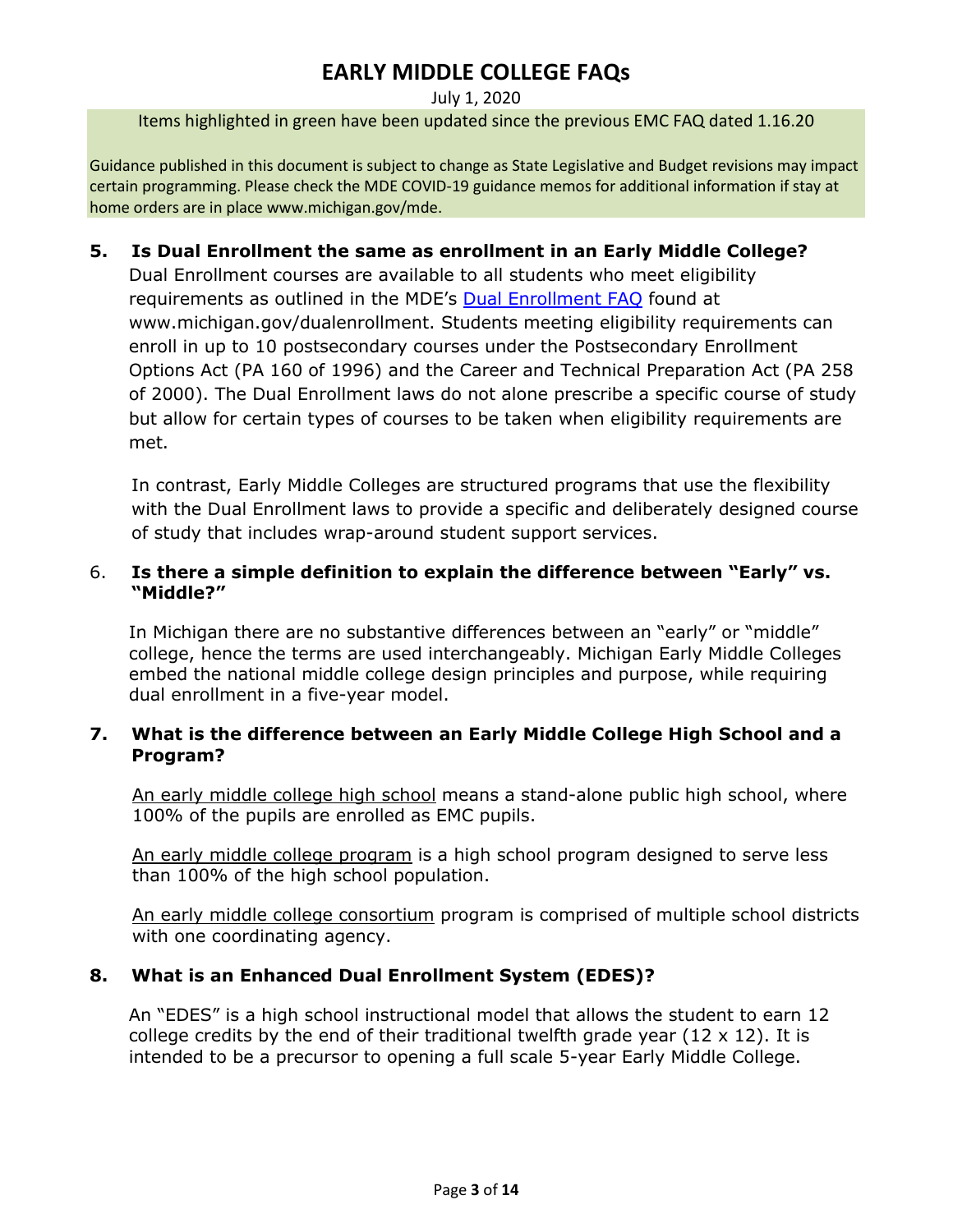July 1, 2020

Items highlighted in green have been updated since the previous EMC FAQ dated 1.16.20

Guidance published in this document is subject to change as State Legislative and Budget revisions may impact certain programming. Please check the MDE COVID-19 guidance memos for additional information if stay at home orders are in place www.michigan.gov/mde.

## **9. How can an ISD/RESA establish an Early Middle College program?**

Please contact the MDE Early Middle College staff for assistance at 517-241-5342.

## **10. How does having an Early Middle College Affect Career Center programs?**

Early Middle Colleges and Career Center programs can coexist and even work in collaboration with one another. Early Middle Colleges can simultaneously focus on career and technical education (CTE) and postsecondary courses. A CTE Early Middle College is eligible for 61b funding if it has a state approved CTE program. A CTE program may not earn 61b funding if it does not first have an approved Early Middle College. The secondary state approved CTE program must be delivered and completed before the end of the Early Middle College students' 4<sup>th</sup> year in high school.

## **11. If a student is enrolled in an Early Middle College, is the student eligible to participate in MHSAA sports?**

Eligible students can participate in athletics with his or her resident district following the requirements provided by the district and the Michigan High School Athletic Association (MHSAA). Please call the MHSAA for specific guidelines 517-332-5046. Participation in intercollegiate athletics, however, is prohibited by Section 5 of the Postsecondary Enrollment Options Act (MCL 388.515, p. 5).

## **12. Are homeschooled and nonpublic students eligible to participate in an Early Middle College?**

A nonpublic or homeschool student is one who receives instruction in at least one course from a nonpublic or homeschool entity.

Nonpublic and homeschool students are not eligible to participate in Early Middle College programs as these are designed to be full-time education programs that provide students with a high school diploma and a degree or certificate from the postsecondary upon completion. Early Middle Colleges would include instruction in content areas considered to be essential to the student's education.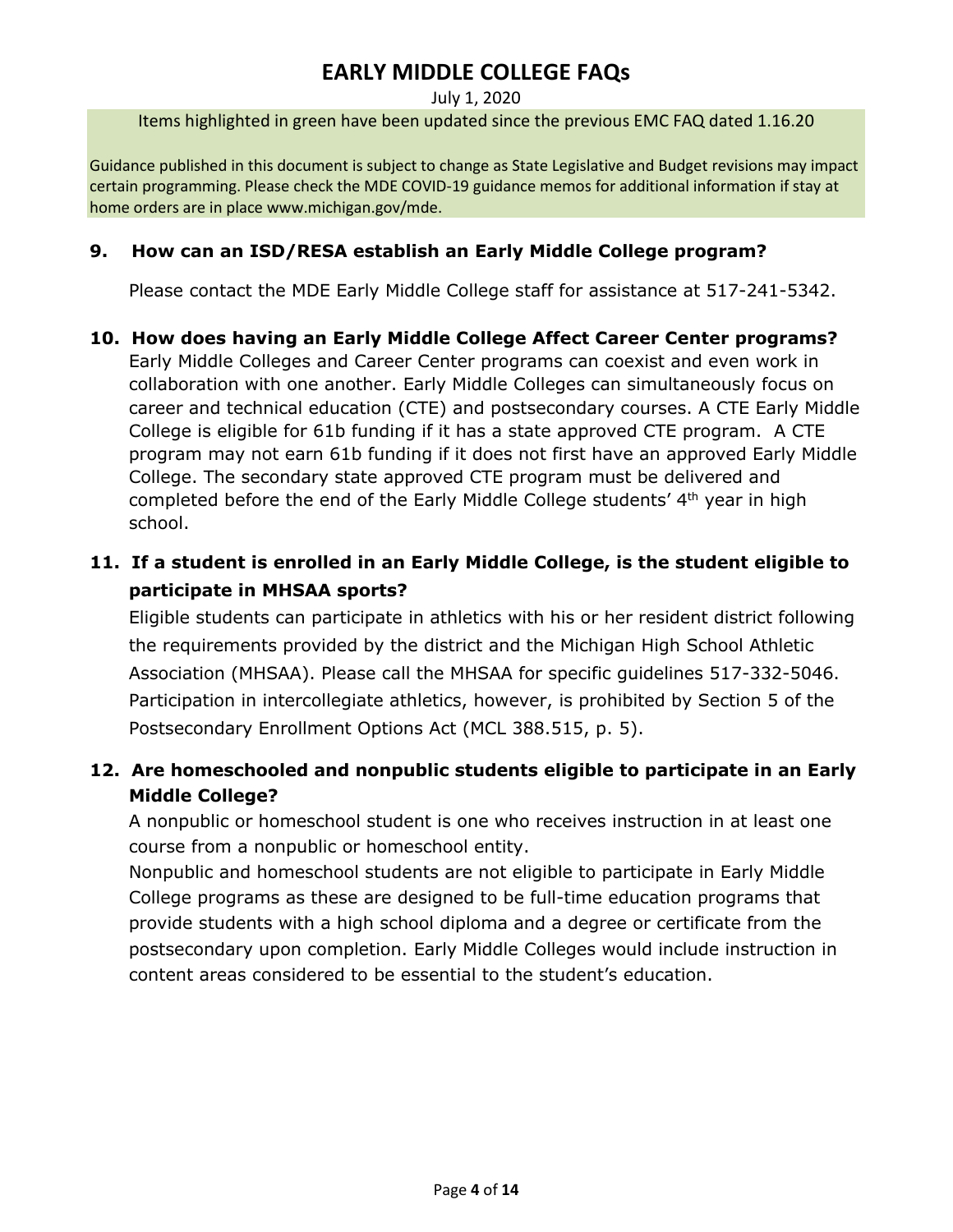July 1, 2020

Items highlighted in green have been updated since the previous EMC FAQ dated 1.16.20

Guidance published in this document is subject to change as State Legislative and Budget revisions may impact certain programming. Please check the MDE COVID-19 guidance memos for additional information if stay at home orders are in place www.michigan.gov/mde.

### **13. Where can I find a sample Memorandum of Understanding (MOU) between a district and a postsecondary institution?**

A sample MOU can be found [here:](http://www.michigan.gov/mde/0,4615,7-140-43092_51178---,00.html#noprint) http://www.michigan.gov/mde/0,4615,7-140-43092\_51178---,00.html#noprint.

Districts are encouraged to engage the entire Early Middle College design team, including secondary and postsecondary educators, to customize the template and/or develop an MOU to meet individual partnership needs. The MDE also encourages districts to have the final MOU reviewed by legal counsel. The MDE recommends annual review of all MOUs with all partners.

### **14. Can an Early Middle College have more than one postsecondary partner?**

Yes. The Early Middle College should have a primary postsecondary partner, but additional postsecondary partners may be added later, or at the time of application. The postsecondary partner will report in Student Transcript and Academic Record Repository (STARR).

## **15. Is there guidance that states local districts are responsible for sending 504 accommodations and documentation to a partnering EMC program and or the partnering college?**

Dual Enrollment legislation does not speak to 504 Plans and how those might come into play as part of dual enrollment. Per the Office of Special Education at MDE, the student would be entitled to receive 504 accommodations through the dual enrollment, but they would have to work with the college to receive them. To do so, the college would need a copy of the students current 504 plan, which could be provided by the student or if there was a release of information, could be provided by the district. In some cases, a college may develop their own plan and in others they may implement the same plan. It is recommended to work with your districts administration to determine appropriate sharing of student information that is in the best interest of the student.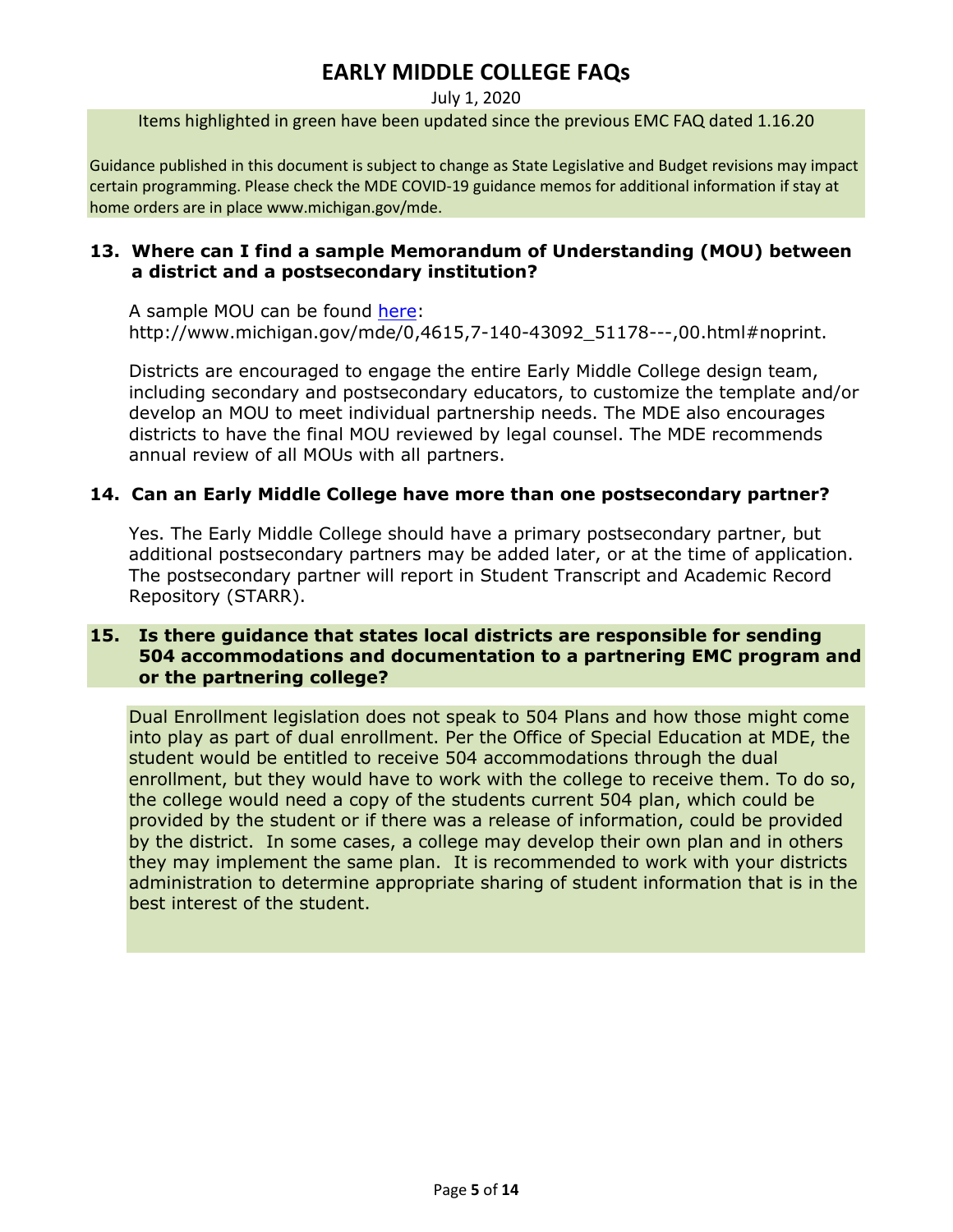July 1, 2020

Items highlighted in green have been updated since the previous EMC FAQ dated 1.16.20

Guidance published in this document is subject to change as State Legislative and Budget revisions may impact certain programming. Please check the MDE COVID-19 guidance memos for additional information if stay at home orders are in place www.michigan.gov/mde.

# **II. FUNDING, FEES & COSTS**

## **1. Who must pay for Dual Enrollment expenses (tuition, registration, books, fees, etc.)? The district or parents?**

Districts are required to pay the tuition and mandatory course fees, material fees, and registration fees required for enrollment in an eligible course, unless the costs exceed the prorated percentage of the statewide weighted average foundation allowance. After this amount is exhausted, the district has the option of paying the additional costs using local funding sources, or the parent must pay the remaining costs. For the most recent information on Dual Enrollment costs, please see the MDE's Dual Enrollment FAQ and Calculation Worksheet at [www.michigan.gov/dualenrollment.](http://www.michigan.gov/dualenrollment)

Early Middle Colleges are designed with the intent of providing additional access to postsecondary courses. The maximum number of courses, as well as the handling of costs more than the student's foundation, should be detailed in the MOU between the secondary school and postsecondary institution. In other words, MDE does not impose a cap on the number of courses/credits allowed for Early Middle Colleges. Any limitations should be addressed at the local level inside the MOU.

## **2. What are the rules (if any) regarding Free and Reduced Lunch/Title I funding and Early Middle College students?**

Students attending Early Middle College programs and schools are eligible to participate in the National School Lunch Program (NSLP) and School Breakfast Program. One option is for the Early Middle College to work with a public-school district to enter into an alternate agreement with that district to provide the meals. The school district would be responsible for all administrative responsibilities and would receive the reimbursement for the meals. In this scenario, the public-school district is responsible for all administrative duties including the MEGS+ application process, the income eligibility process, and the claim submission. Due to the different designs of Early Middle Colleges, we suggest you work with the School Nutrition Programs (SNP) Unit at the Michigan Department of Education to determine what might be the best fit for your students. The SNP staff are available at phone 517-241-5376 or email [mde-schoolnutrition@michigan.gov.](mailto:mde-schoolnutrition@michigan.gov)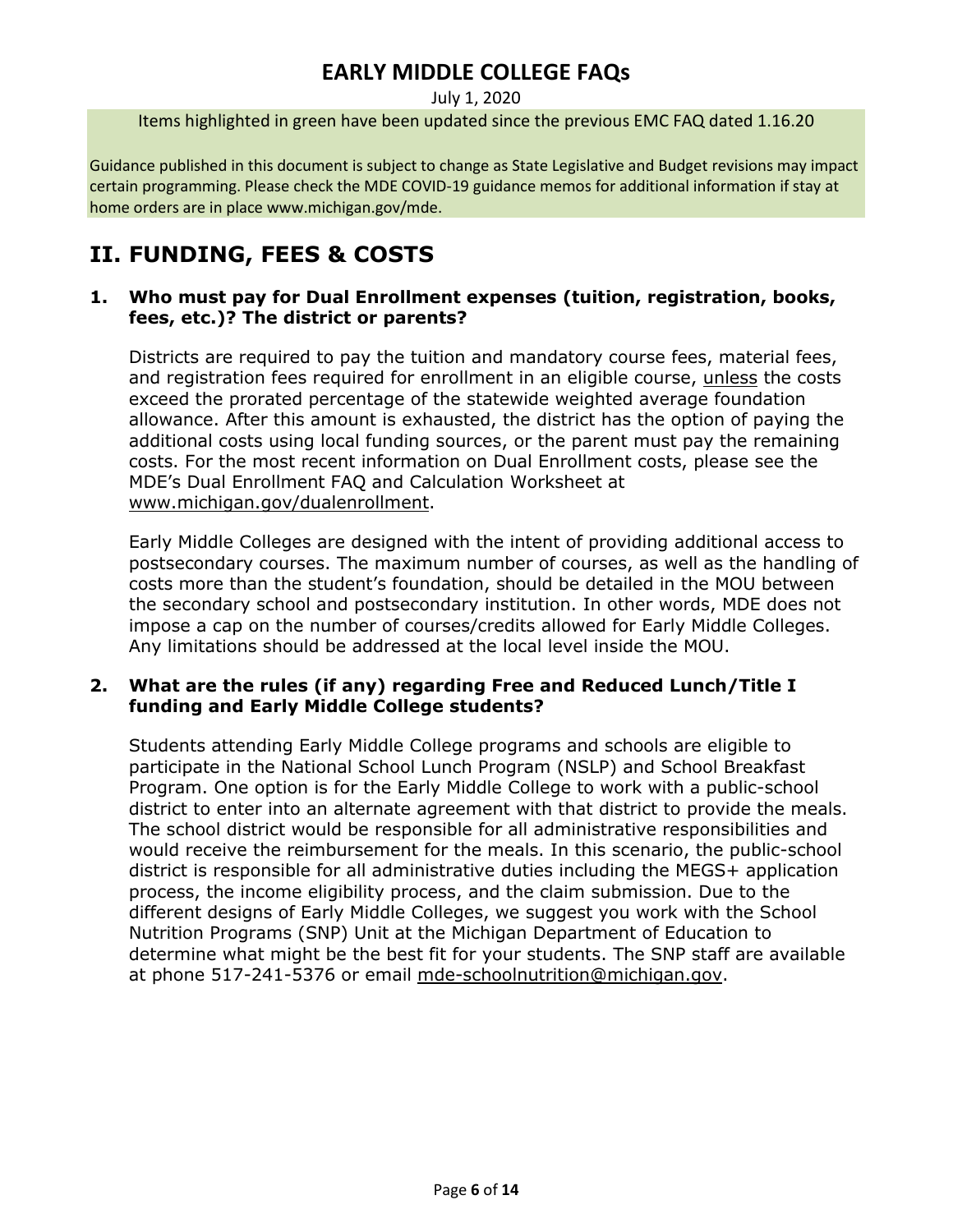#### July 1, 2020

Items highlighted in green have been updated since the previous EMC FAQ dated 1.16.20

Guidance published in this document is subject to change as State Legislative and Budget revisions may impact certain programming. Please check the MDE COVID-19 guidance memos for additional information if stay at home orders are in place www.michigan.gov/mde.

### **3. Can the Early Middle College pay for a college-level courses described as "developmental" or "remedial" if it is equivalent to the schools' 12th grade English class?**

It is plausible for an Early Middle College student to take developmental college courses due to scheduling and/or school/program location limitations as long as the district local funding sources pay for the associated costs. Section 5GA(B) of the Pupil Accounting Manual gives the district the option of paying for remedial courses if it is in the best educational interest of the student (See Section R 388.155 (2) of the State School Aid Act).

## **4. What types of Dual Enrollment courses cannot be funded using state aid?**

Please review the [Dual Enrollment FAQ,](http://www.michigan.gov/dualenrollment) as well as the related laws at www.michigan.gov/dualenrollment.

### **5. Can students' families be billed for college courses they fail or withdraw from?**

The repayment clause in the Dual Enrollment law does not apply to an eligible student who does not complete the course due to a family or medical emergency [MCL 388.514(9)(b)]. Moreover, the law states that students "shall" repay, but it also says that districts "may" impose sanctions. This leaves districts with the discretion to determine if additional flexibility or forgiveness is needed when repayment would cause the student hardship. For more information, please review the **Dual Enrollment FAQ**, as well as the related laws at www.michigan.gov/dualenrollment.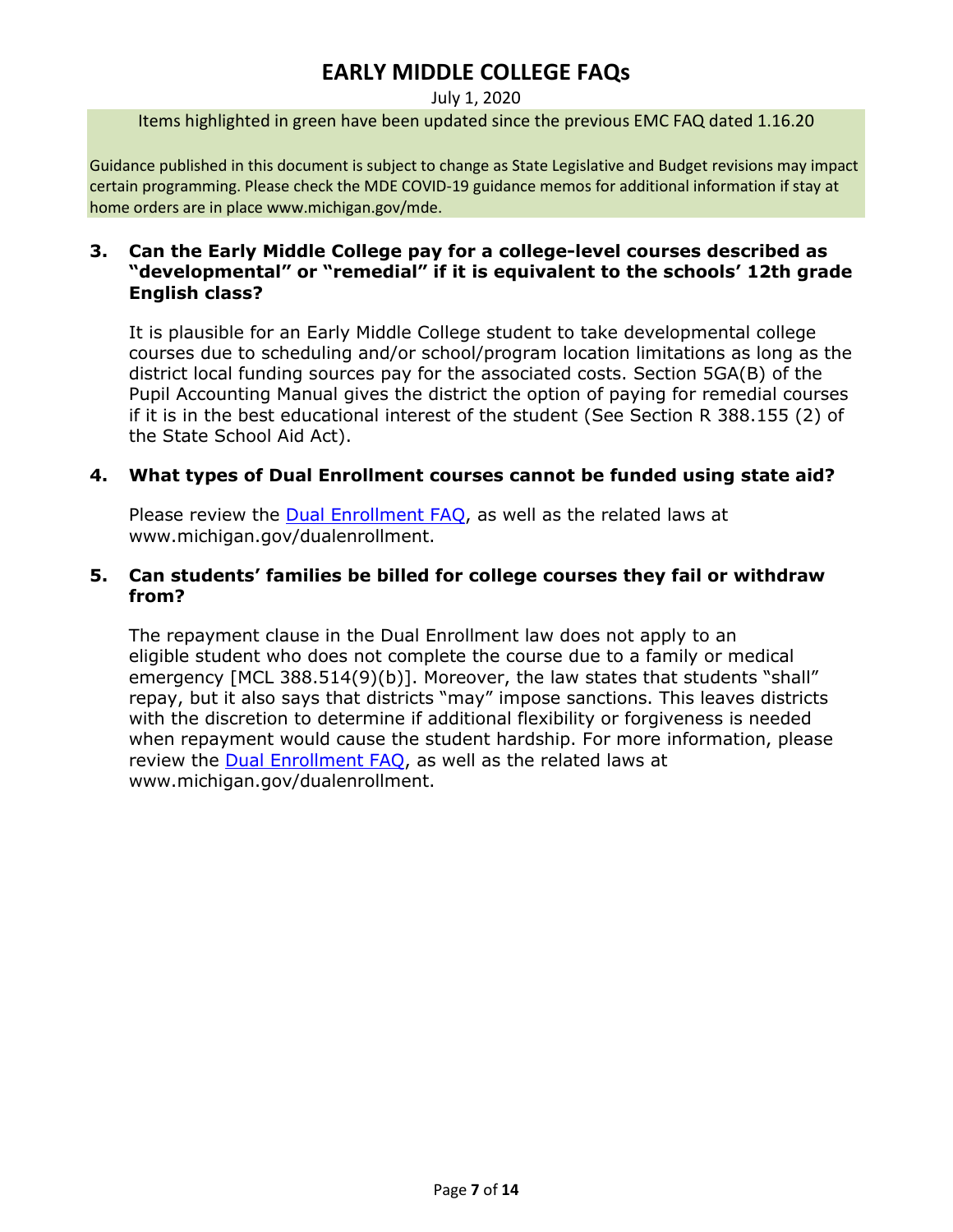July 1, 2020

Items highlighted in green have been updated since the previous EMC FAQ dated 1.16.20

Guidance published in this document is subject to change as State Legislative and Budget revisions may impact certain programming. Please check the MDE COVID-19 guidance memos for additional information if stay at home orders are in place www.michigan.gov/mde.

# **III. DATA REPORTING & GRADUATION**

### **1. When must Early Middle College students be identified and coded in the Michigan Student Data System (MSDS)?**

Participation in an Early Middle College can begin as soon as the first year of high school (9<sup>th</sup> grade) and should be declared before the student begins grade 11. In accordance with the MSDS rules, all Early Middle College (EMC) students must be coded "3500" (EMC participating) in MSDS, by the fall general collection certification deadline of the student's third year of high school (junior year or  $11<sup>th</sup>$ grade). To find the fall certification deadline date [visit](https://www.michigan.gov/cepi) https://www.michigan.gov/cepi.

## **2. When must the Early Middle College student be coded 3500?**

EMC students must be coded in the MSDS, and the MSDS collection certified by the fifth Wednesday after the fall count date of their third year of high school (junior or  $11<sup>th</sup>$  grade). Districts my resolve any pupil membership conflicts with other districts, correct any data issues and recertify no later than the sixth Wednesday after count day. To find the dates and times for reporting and certification [go to](https://www.michigan.gov/cepi) https://www.michigan.gov/cepi.

A student can be coded 3500 as soon as the student and parent commit to the  $5<sup>th</sup>$ year. This can be as early as  $9<sup>th</sup>$  grade. They do not need to be dual enrolled before coding 3500.

Note: Once a student has been declared an Early Middle College student, they need to be reported with Program Participation Code "3500" in each subsequent collection thereafter. If a student exits the Early Middle College, the 3500 code must be removed from the student's profile in MSDS.

## **3. What is the age cutoff for EMC students?**

For pupil accounting membership purposes, the cut-off for a general education pupil **is less than 20 years of age on September 1;** the cut-off for certain special education pupils is less than 26 years of age on September 1; the cut-off for a pupil facing extreme barriers to education and who had dropped out is less than 22 years of age on September 1.

If an EMC student turns 20 after September 1, they can complete their fifth year of the EMC Program. If they turn 20 prior to September 1 and have not completed their fifth year, they cannot be counted for membership.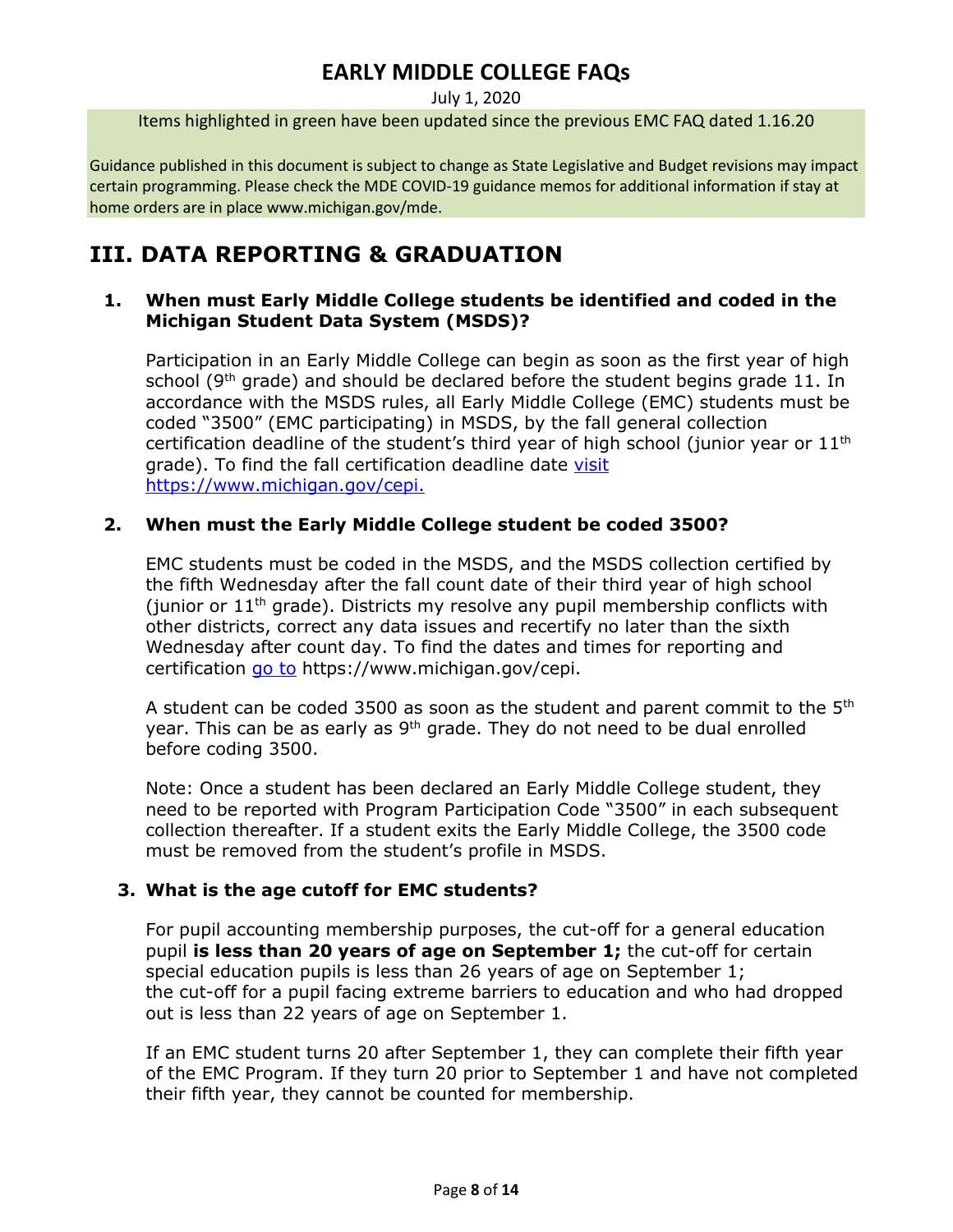#### July 1, 2020

Items highlighted in green have been updated since the previous EMC FAQ dated 1.16.20

Guidance published in this document is subject to change as State Legislative and Budget revisions may impact certain programming. Please check the MDE COVID-19 guidance memos for additional information if stay at home orders are in place www.michigan.gov/mde.

### **4. What happens if a student moves to another district?**

If a student moves to a district that also has an Early Middle College program, he/she should enroll in that program and maintain his/her 5-year graduation cohort. If no Early Middle College program is available, then the 3500 code should be removed, and the student becomes a standard 4-year graduate and would be placed in the standard 4-year cohort.

### **5. What happens if a student decides the program is not for them in their senior year? Can they "drop" the Early Middle College and attempt to complete state and district graduation requirements by the end of their senior year (4th year) to graduate?**

The MDE recommends that all students and parents considering an Early Middle College be fully advised of the 5-year commitment.

If a student decides the Early Middle College program is not for them, then the district may remove the 3500 code and the student will return to his/her original four-year cohort. The 3500 code must be removed by June 30 of the student's senior  $(4<sup>th</sup>)$  year; otherwise the student will be off track for graduation. It is the local districts responsibility to ensure that the students have met all state and local district graduation requirements.

## **6. What year should schools place on the student diploma for Early Middle Colleges?**

The diploma date must coincide with the Early Middle College students' legal graduation date after he/she has completed all the Michigan Merit Curriculum requirements and local district graduation requirements. Earning the 5<sup>th</sup> year FTE funding also coincides with this completion.

The act of walking across the stage during the graduation ceremony is a local district decision. The MDE and CEPI recommend that districts place the 5<sup>th</sup> year on the student's diploma because the high school curriculum is not officially completed until after the 5<sup>th</sup> year is completed (given that a math or math related course must be taken during the  $5<sup>th</sup>$  year).

## **7. What kind of math class qualifies for the final year (5th year) math requirement in an Early Middle College?**

The final year math math/related requirement may be a high school course or a Dual Enrollment course but must count for high school credit The course can be offered at the high school, college campus, or online. Also, note that this is a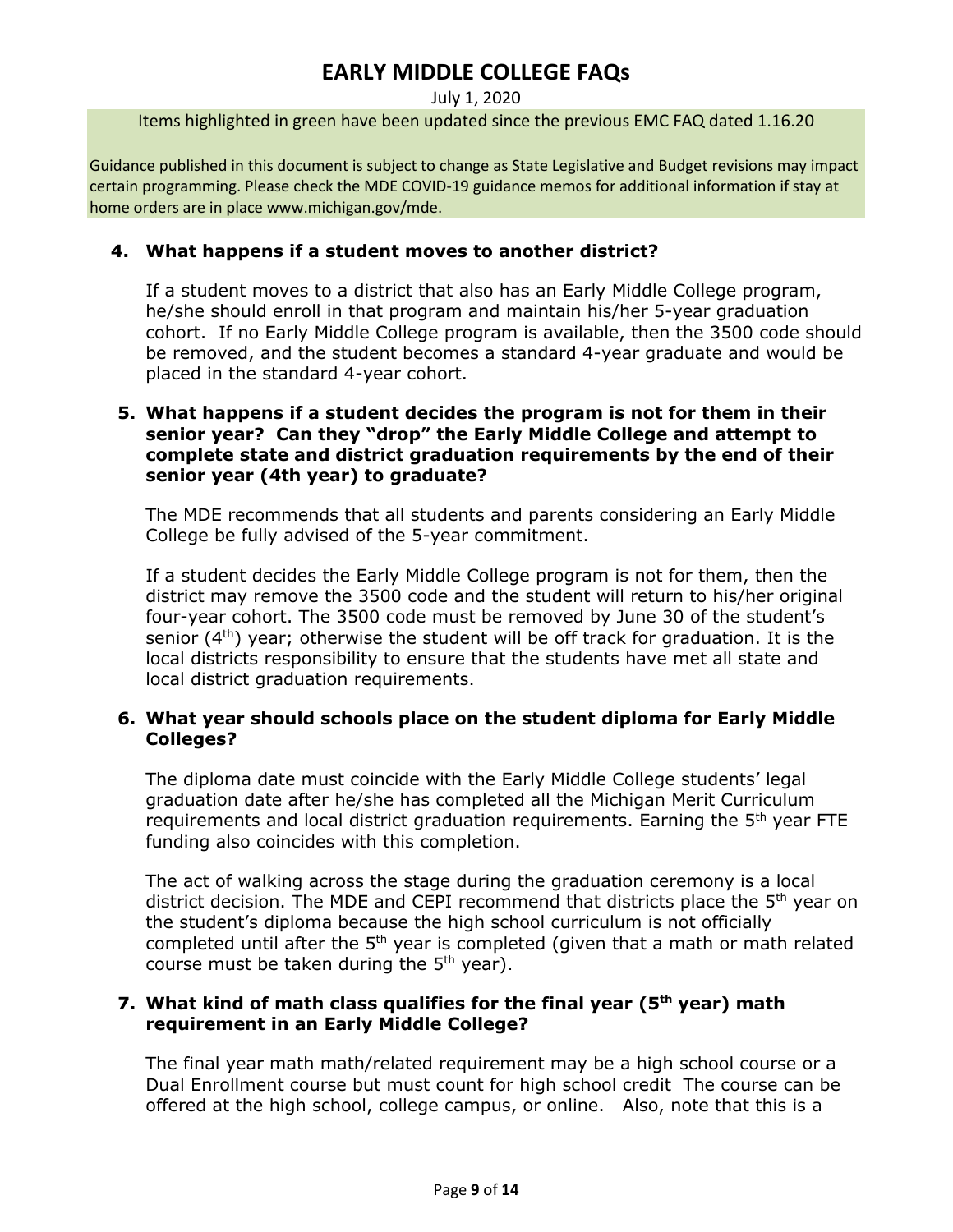July 1, 2020

Items highlighted in green have been updated since the previous EMC FAQ dated 1.16.20

Guidance published in this document is subject to change as State Legislative and Budget revisions may impact certain programming. Please check the MDE COVID-19 guidance memos for additional information if stay at home orders are in place www.michigan.gov/mde.

requirement regardless of how many math credits have been previously earned. The Michigan Merit Curriculum **FAQ** can be found here for questions on math courses:

https://www.michigan.gov/documents/mde/Complete\_MMC\_FAQ\_August\_2014\_4 67323\_7.pdf.

### **8. If a student is flagged as a 5th year Early Middle College student, does the 5th year math requirement mean that they can take 5 years of math? In other words, what if a student completes 4 years of math by the end of the fourth year of their Early Middle College experience, do they still need a final year of math (in their 5th year)?**

The Michigan Merit Curriculum graduation requirements state that students must take at least 4 years of math, with one of the math classes being successfully completed the final year of high school, to graduate. This applies to Early Middle College students just as it does for all other students. An Early Middle College student must successfully complete a math/math related class during their 5<sup>th</sup> year of high school and have completed at least 3 years or more of math previously. The Michigan Merit Curriculum [FAQ](https://www.michigan.gov/documents/mde/Complete_MMC_FAQ_August_2014_467323_7.pdf) can be found here https://www.michigan.gov/documents/mde/Complete\_MMC\_FAQ\_August\_2014\_4 67323\_7.pdf. The 3500 code puts the student in a five-year graduation cohort; therefore, their final year of high school is year five.

### **9. If in college classes, what constitutes a full-time high school student?**

A full-time college course load equates to 12-16 credits (depending on the postsecondary institution's definition of full-time). A 2-credit college course would equate to one high school class for a six-period day  $(2/12 = 1/6)$ . A 3-credit college course would equate to one high school class for a four-block day  $(3/12 =$ 1/4). Use the course credits to determine high school class equivalency for those Dual Enrollment courses.

Please refer to 'How to Count the FTE for a Dually Enrolled Pupil' in Section 5-G-A of the Pupil Accounting Manual for sample calculations at the following [link](https://www.michigan.gov/mde/0,4615,7-140-6605-22360--,00.html) https://www.michigan.gov/mde/0,4615,7-140-6605-22360--,00.html.

## **10. Do Early Middle College students need to meet the state hours of instruction requirement (1,098 hours under current law) if they are in a college program with fewer hours?**

Section 6(4)(q) of the State School Aid Act [MCL 388.1606] states: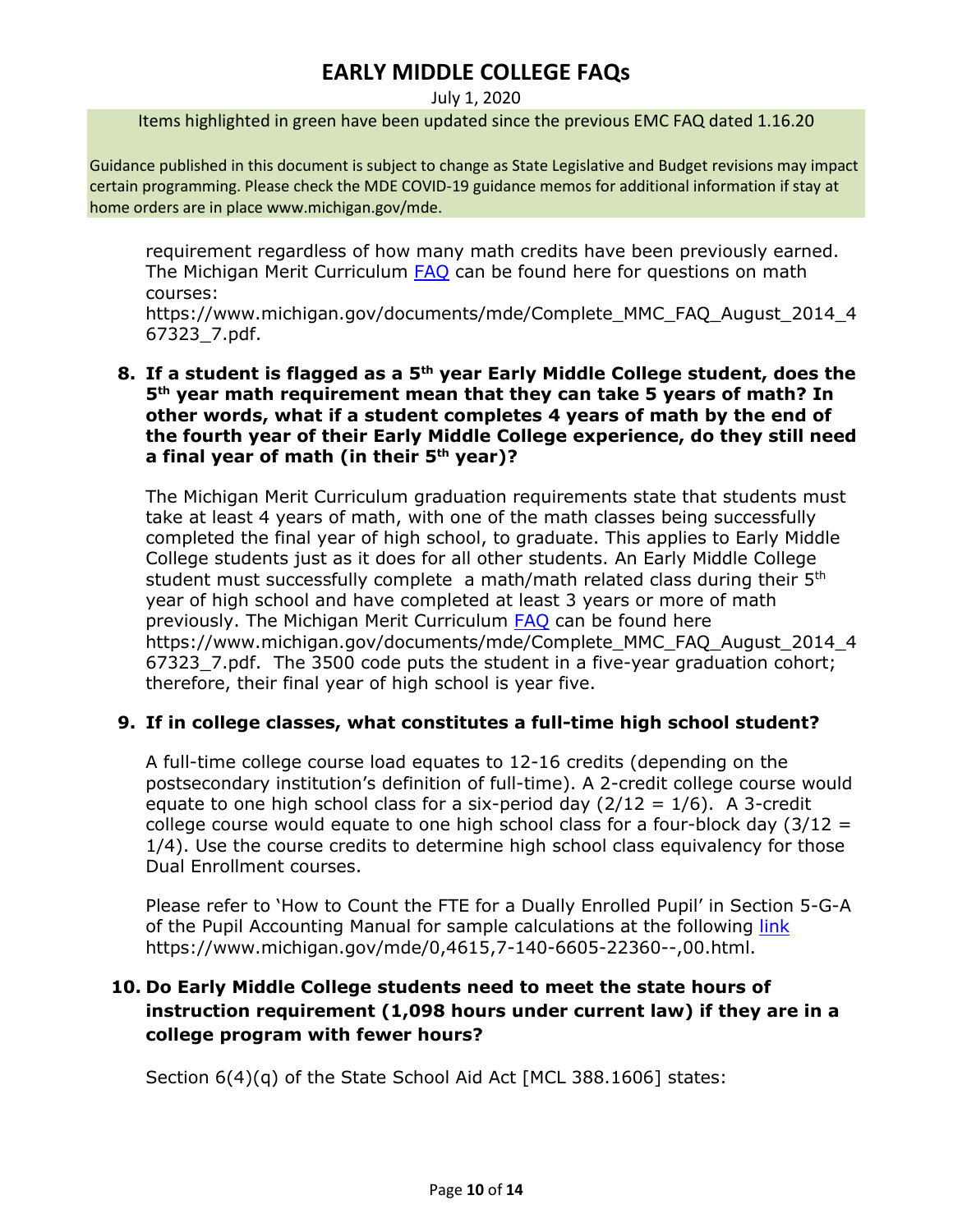#### July 1, 2020

Items highlighted in green have been updated since the previous EMC FAQ dated 1.16.20

Guidance published in this document is subject to change as State Legislative and Budget revisions may impact certain programming. Please check the MDE COVID-19 guidance memos for additional information if stay at home orders are in place www.michigan.gov/mde.

"In determining full-time equated memberships for pupils who are enrolled in a postsecondary institution, a pupil shall not be considered to be less than a fulltime equated pupil solely because of the effect of his or her postsecondary enrollment, including necessary travel time, on the number of class hours provided by the district to the pupil." Under this language, a dual enrolled student needs to equate to a full-time student per one of the calculation methods provided in 'How to Count the FTE for a Dually Enrolled Pupil' under [Section 5-G-A](https://www.michigan.gov/mde/0,4615,7-140-6605-22360--,00.html) of the Pupil Accounting Manual. https://www.michigan.gov/mde/0,4615,7-140-6605- 22360--,00.html.

Additionally, a district may elect to support a student with a reduced schedule under Section 101(6)(c) of the State School Aid Act [MCL 388.1701], which provides an exception to the 1,098-hour requirement.

## **11. When does a student take the state assessment exam?**

The state assessment exam is administered in the spring to third year high school students,  $11<sup>th</sup>$  grade students, as well as to students in the  $12<sup>th</sup>$  grade that have not yet participated in the assessment.

## **12. What should a pupil accounting auditor look for as evidence of an Early Middle College pupil enrollment?**

A five-year Program of Study (POS) every Early Middle College POS must reflect a fifth-year math/math related course.

EDP reflecting the fifth year.

Student course schedule showing both high school and college courses

Upon graduation, a copy of college transcript showing the degree or certificate that was earned, a copy of the MEMCA Certificate issued, or documentation that the student was accepted to a registered apprenticeship.

If any of these evidences are missing the Pupil Accounting Auditor reserves the right to list a finding in the audit.

### **13. What happens if a student misses a semester?**

Assuming a PA (pupil accounting auditor) audits all pupils, in all classes each year, and they find an Early Middle College student misses a college semester due to illness or another valid reason, and the student is expected to return, the student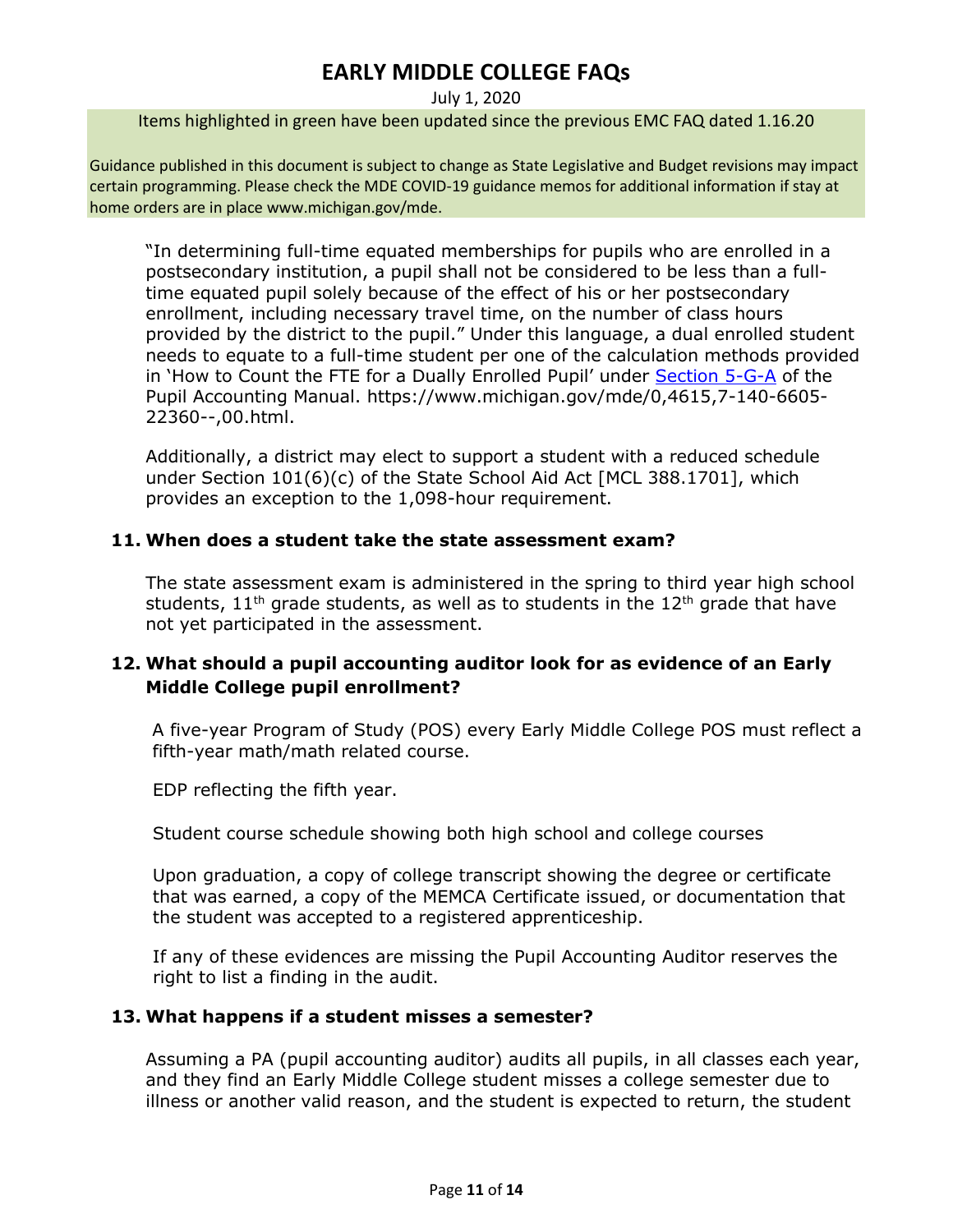July 1, 2020

Items highlighted in green have been updated since the previous EMC FAQ dated 1.16.20

Guidance published in this document is subject to change as State Legislative and Budget revisions may impact certain programming. Please check the MDE COVID-19 guidance memos for additional information if stay at home orders are in place www.michigan.gov/mde.

shall remain coded 3500 for all three collections. However, from an FTE perspective the district would lose .5 FTE for those pupils.

## **14. How is the extra grade level reported in MSDS?**

A student's grade level should be reported based on the high school credits/progress earned toward high school graduation requirements as determined by the local high school or district board of education. A typical high school student following a normal course of study will have grade 9 reported for a student's first year of high school, progressing upward to grade 12 being reported for the students fourth year of high school. Since Early Middle College students will have a fifth year to fulfill diploma and degree/certificate requirements, one grade level must be reported for two consecutive school years. Grade 12 is the only grade level expected to be reported twice in consecutive school years. **This means that sequence of grade levels reported for an Early Middle College student, over the course of their high school and 5th year is expected to be 9, 10, 11, 12, 12.**

## **15. If there are 6 classes in the high school, college adds another one. Does that include an extra day?**

If an Early Middle Colleges pupil schedule exceeds that of the regular high school student, their hours earned will equate to an extra day beyond the 180 days. In other words, if an Early Middle College pupil is enrolled in a mixture of high school classes and college courses that exceed the 1,098 hours per year then the district is eligible to claim extra FTE. The extra FTE shall be determined by the PA. Refer to section 6(4)(kk) in the State School Aid Act of 1979.

Section 6(4)(kk) of the State School Aid Act [MCL 388.1606] states:

*"A pupil enrolled in a middle college program may be counted for more than a total of 1.0 full-time equated membership if the pupil is enrolled in more than the minimum number of instructional days and hours required under section 101 and the pupil is expected to complete the 5-year program with both a high school diploma and at least 60 transferable college credits or is expected to earn an associate degree in fewer than 5 years."*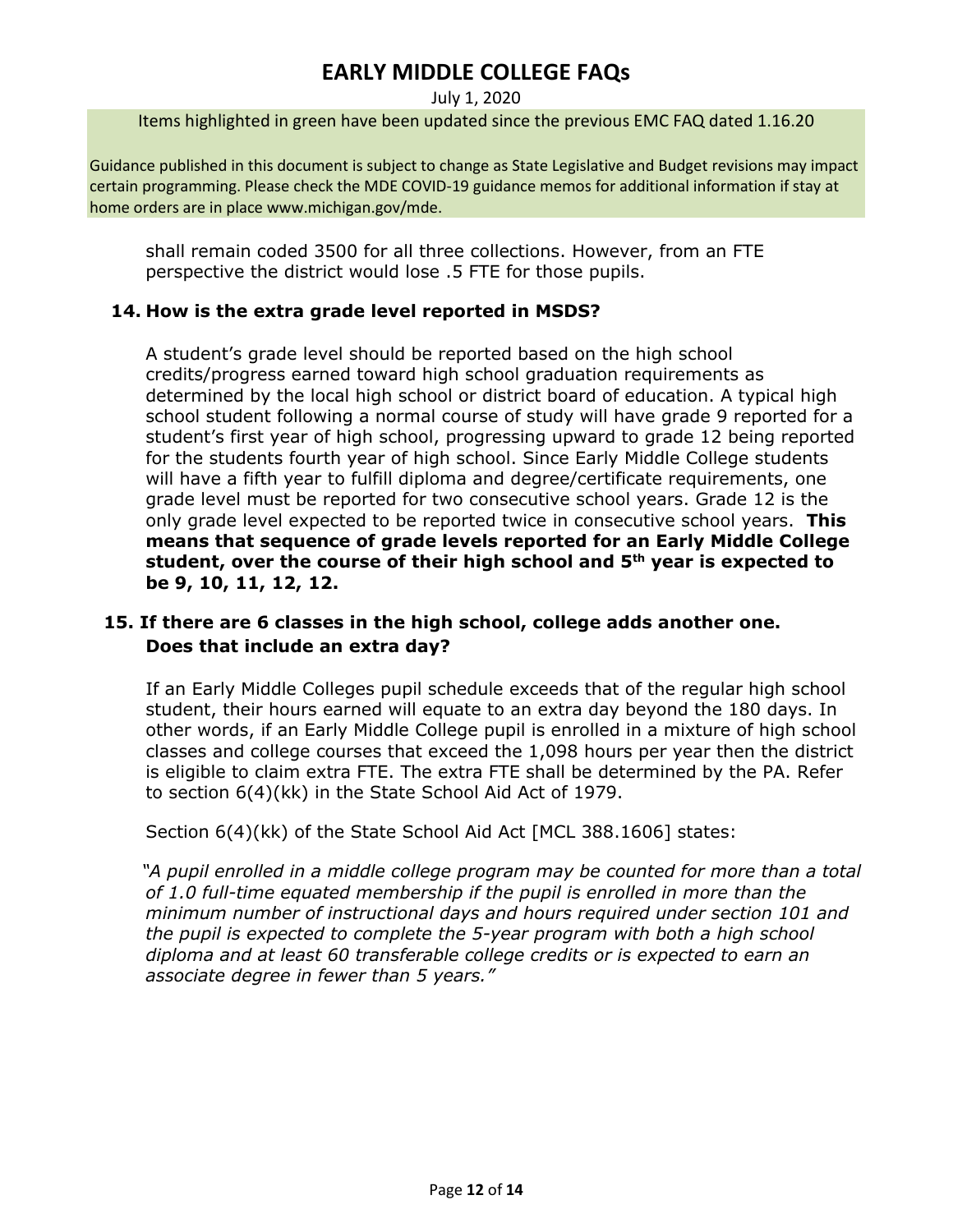#### July 1, 2020

Items highlighted in green have been updated since the previous EMC FAQ dated 1.16.20

Guidance published in this document is subject to change as State Legislative and Budget revisions may impact certain programming. Please check the MDE COVID-19 guidance memos for additional information if stay at home orders are in place www.michigan.gov/mde.

### **16. Can a student enter the Early Middle College as a 12th grade student if he/she has taken enough Dual Enrollment courses to match what a student would complete in the junior year of the Early Middle College program? In other words, can you add someone in the 12th grade year if they are on track?**

No. Early Middle College students must be identified and coded 3500 in the MSDS by the Fall Certification date at the beginning of the third year of high school,  $11<sup>th</sup>$ grade for accountability purposes.

## **17. If we code students 3500 this year and then they decide not to participate, won't local districts have an issue with their graduation rate?**

If the 3500 Program Participation code is removed prior to reporting the student as graduating, the cohort year reverts to the original 4-year expected graduation year and their graduation/cohort status is determined using the original cohort year.

### **18. In Section 6(4)(kk) of the State School Aid Act of 1979 it states that "a pupil enrolled in a middle college program may be counted for more than a total of 1.0 full-time equated membership if the pupil is enrolled in more than the minimum number of instruction days and hours required under section 101 and the pupil is expected to complete the 5-year program with both a high school diploma and at least 60 transferable college credits or is expected to earn an associate's degree in fewer than 5 years". How do I determine this and what documentation is needed?**

Look at the student's program of study. This should tell you which classes, or number of classes, that a student would need to complete by the end of year to be on-track. If the student has completed more of the program of study than would normally be expected as of the current semester or trimester, then it would be fair to expect the student to complete the program early. You should also see the student taking courses over the summer, or during the regular school year that in addition to the student's full-time schedule. It is recommended to check with your local Pupil Accounting Auditor or the MDE Pupil Accounting Office at 517-373-3352.

## **19. Which exit status code do I use for Early Middle College Student in the MSDS?**

**Exit status 40** is an Early Middle College student who graduates with their high school diploma **and** one of the following: